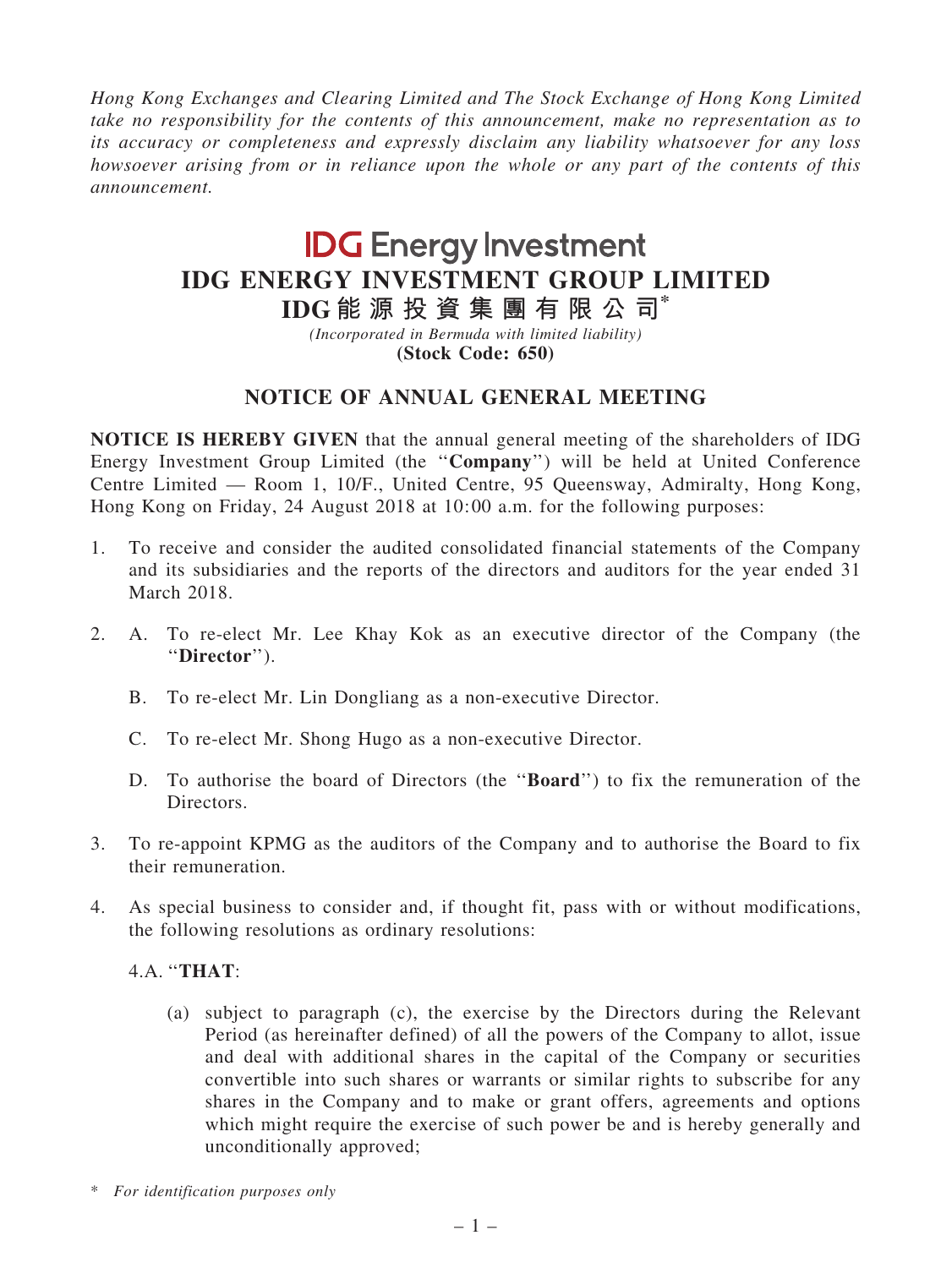- (b) the approval in paragraph (a) shall authorise the Directors during the Relevant Period to make or grant offers, agreements and options which would or might require the exercise of such power after the end of the Relevant Period;
- (c) the aggregate number of shares allotted or agreed conditionally or unconditionally to be allotted (whether pursuant to an option or otherwise) and issued by the Directors pursuant to the approval in paragraph (a), otherwise than pursuant to the shares of the Company issued as a result of a Rights Issue (as hereinafter defined) or pursuant to the exercise of options under the share option scheme or similar arrangement, or any scrip dividend or similar arrangement providing for the allotment of shares of the Company in lieu of the whole or part of the dividend on the shares of the Company in accordance with the Company's Bye-laws, shall not exceed 20 per cent. of the number of issued shares of the Company as at the date of passing of this resolution and the said approval shall be limited accordingly; and
- (d) for the purposes of this resolution:

"Relevant Period" means the period from the date of passing of this resolution until whichever is the earliest of:

- (i) the conclusion of the next annual general meeting of the Company;
- (ii) the expiration of the period within which the next annual general meeting of the Company is required by the Bye-laws of the Company or any applicable laws of Bermuda to be held; or
- (iii) revocation or variation of the authority given under this resolution by ordinary resolution of the shareholders of the Company in general meeting.

"Rights Issue" means an offer of shares open for a period fixed by the Directors to holders of shares of the Company on the register on a fixed record date in proportion to their holdings of such shares (subject to such exclusions or other arrangements as the Directors may deem necessary or expedient in relation to fractional entitlements or having regard to any restrictions or obligations under the laws of, or the requirements of, any recognised regulatory body or any stock exchange in any territory outside Hong Kong).''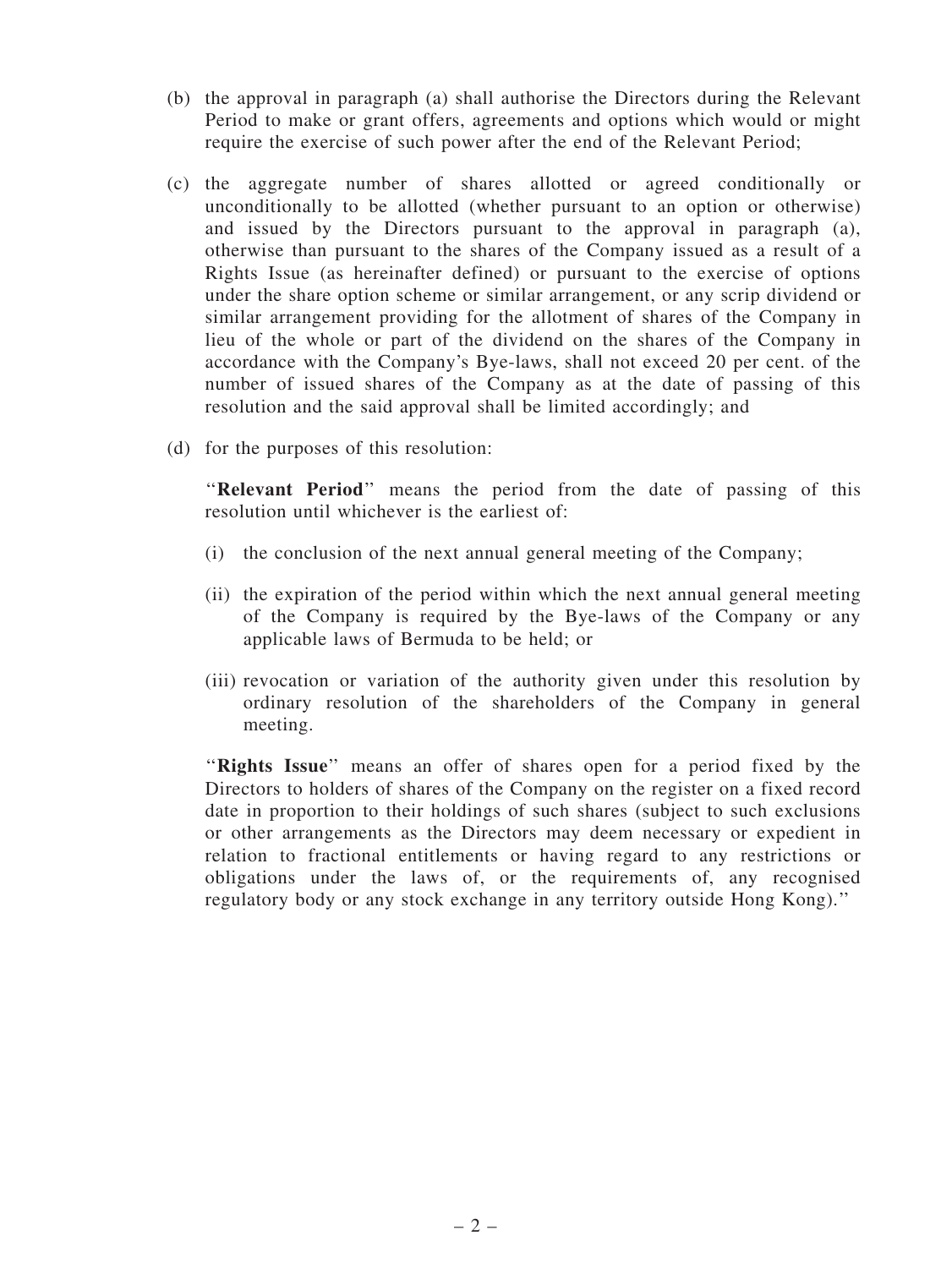## 4.B. ''THAT:

- (a) subject to paragraph (b), the exercise by the Directors during the Relevant Period of all the powers of the Company to repurchase its own shares on The Stock Exchange of Hong Kong Limited (the ''Stock Exchange'') or on any other stock exchange on which the securities of the Company may be listed and recognised by the Securities and Futures Commission and the Stock Exchange for this purpose, subject to and in accordance with all applicable laws and requirements of the Rules Governing the Listing of Securities on the Stock Exchange or of any other stock exchange on which the securities of the Company may be listed as amended from time to time, be and is hereby generally and unconditionally approved;
- (b) the aggregate number of shares of the Company to be repurchased by the Company pursuant to the approval mentioned in paragraph (a) during the Relevant Period shall not exceed 10 per cent. of the number of issued shares of the Company as at the date of passing of this resolution and the said approval shall be limited accordingly; and
- (c) the expression ''Relevant Period'' shall for the purposes of this resolution have the same meaning as assigned to it under ordinary resolution 4.A. (d) of this notice.''
- 4.C. ''THAT conditional upon resolutions 4.A. and 4.B. above being passed, the aggregate number of shares of the Company which are repurchased by the Company under the authority granted to the Directors as mentioned in resolution 4.B. above shall be added to the number of shares that may be allotted or agreed conditionally or unconditionally to be allotted and issued by the Directors pursuant to resolution 4.A., provided that the amount of shares repurchased by the Company shall not exceed 10 per cent. of the number of issued shares of the Company as at the date of passing of this resolution.''

By order of the Board IDG Energy Investment Group Limited WANG Jingbo Chairman and Chief Executive Officer

Hong Kong, 13 July 2018

Notes:

- 1. A shareholder entitled to attend and vote at the meeting convened by the above notice is entitled to appoint one or more proxies to attend and vote in his stead. A proxy need not be a shareholder of the Company.
- 2. In order to be valid, the instrument appointing a proxy, together with the power of attorney or other authority (if any) under which it is signed or a notarially certified copy of that power of attorney or other authority, must be deposited at the Company's share registrar in Hong Kong, Computershare Hong Kong Investor Services Limited at 17M/F, Hopewell Centre, 183 Queen's Road East, Wanchai, Hong Kong not less than 48 hours before the time appointed for holding the said meeting or adjourned meeting.